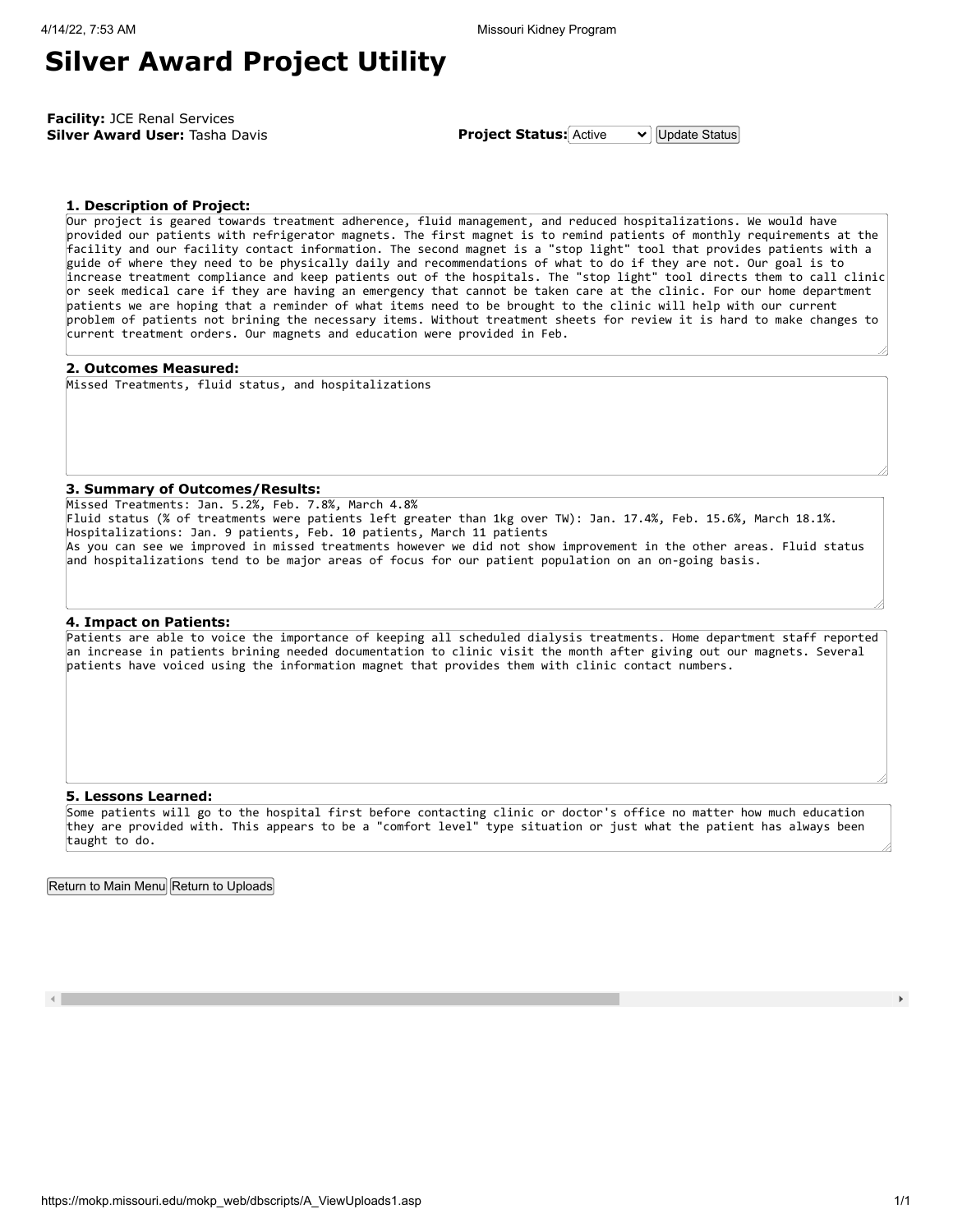

University of Missouri

## JCE Home Department Clinic Number: 573-632-2633 **JCE Home Department Emergency Call Number:** 573-301-5621

## Lake Home Dialysis Clinic Number: 573-302-0375 Lake Home Emergency Call Number: 573-301-0164 **Reasons to call after hours**

~fever, abdominal pain, cloudy or bloody effluent ~unusual blood pressure ~unusual machine alarms

## **Reasons to call clinic during business hours**

~need refill on medication or need for supplies ~need to reschedule your appointment ~exit site problems

# Monthly Appointment Requirements: PD Patients<br>
~Home records and pro card

~Home medications ~Adequacy collection if requested

## **Monthly Appointment Requirements: HHD Patients**

~Flowsheets faxed or brought into clinic weekly or biweekly ~Home medications  $\sim$ Monthly Adequacy (Kt/V)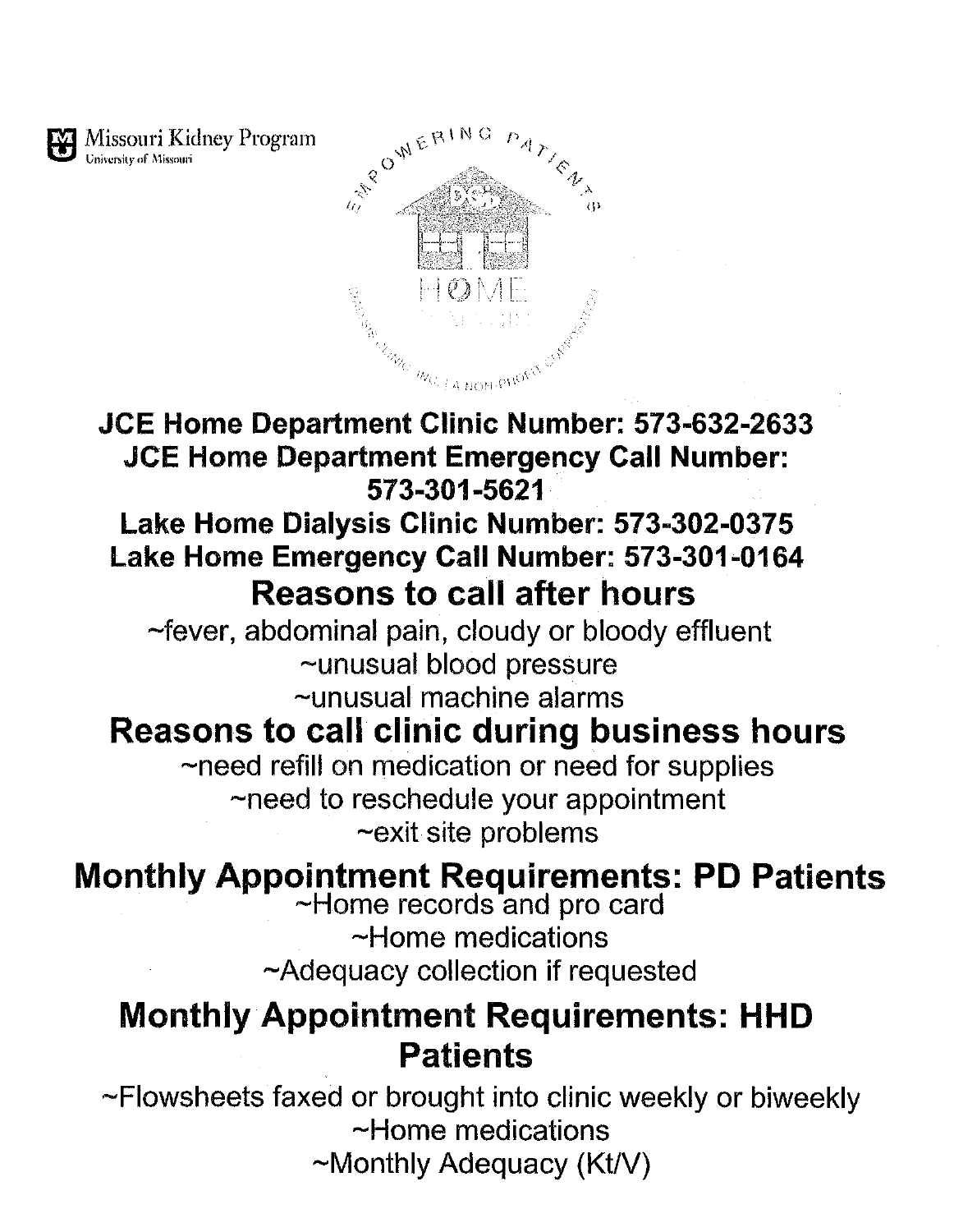

Missouri Kidney Program University of Missouri



Dialysis Clinic, Inc.

**A Non-Profit Corporation** 

# **Clinic Phone Number:** 573-632-2633

Voicemail is available 24hours/day 7 days/week

# **Call the clinic if you:**

~are unable to keep scheduled appointment ~have hemodialysis access issues ~have COVID symptoms or been exposed

# **Expectations of you:**

~attend ALL dialysis sessions for your ordered treatment time. ~contact clinic ASAP if you are able to come to treatment & reschedule your appointment ~bring medications to clinic monthly ~inform staff if you have fallen ~inform staff if you have received any medical care since your last treatment